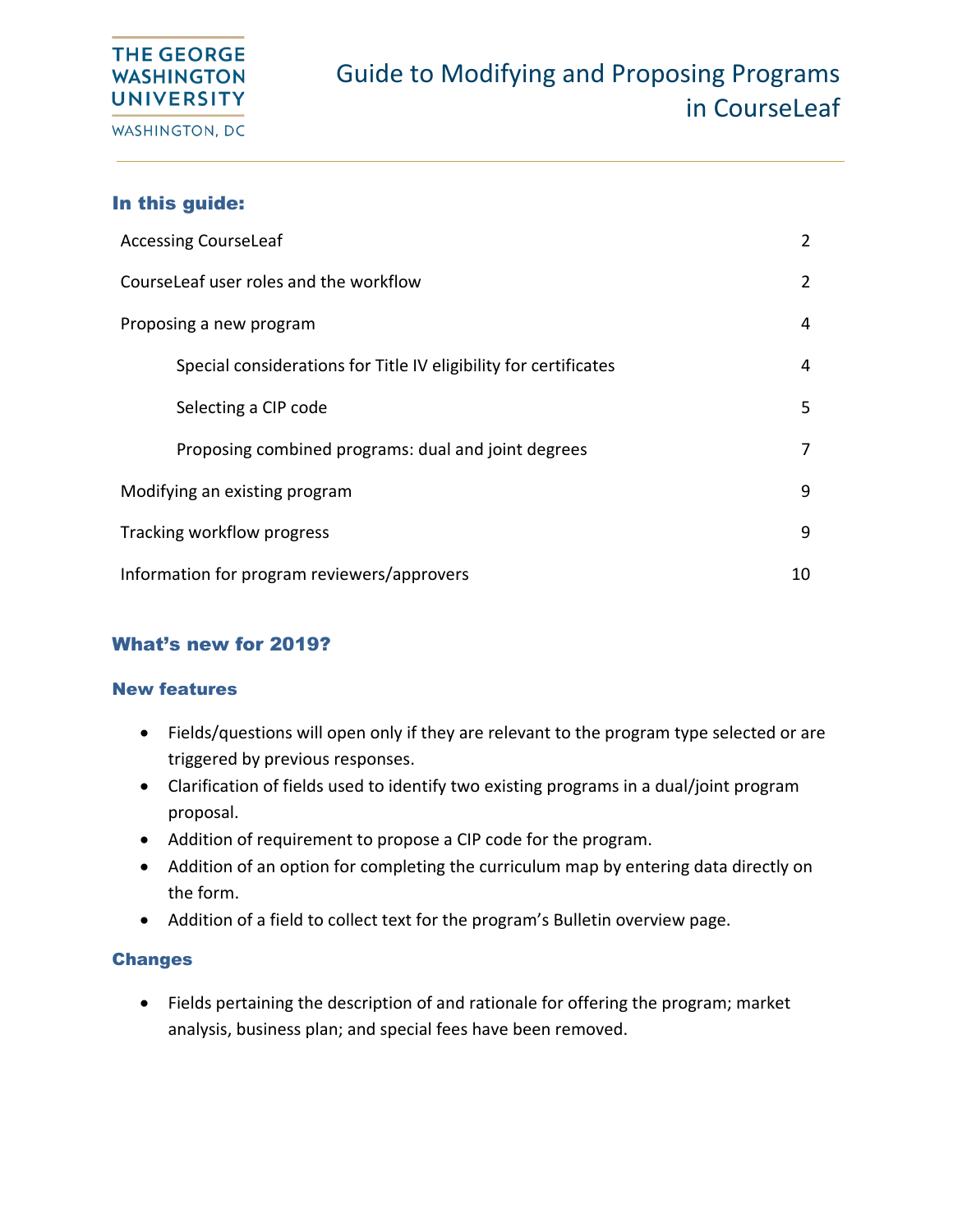## We're here to assist you

**Gina Harris, Sr. Managing Academic Editor**. Gina is responsible for publishing the Bulletin. In CourseLeaf, she is the penultimate reviewer of all program request submissions. If you have questions regarding the use and purpose of the CourseLeaf form fields, or about Bulletin content, deadlines, and publication, contact Gina at [gharris@gwu.edu,](mailto:gharris@gwu.edu) 202-994-6310. You are always welcome to discuss your new program proposal with Gina or request a preliminary review of your backup documentation before submitting the proposal in CourseLeaf.

**CourseLeaf System Administrator**. The CourseLeaf System Administrator is responsible for the functioning of the CourseLeaf system, including establishing, maintaining, and troubleshooting workflows. This individual also offers CourseLeaf training for course and program processes on an individual or group basis. In addition, they are responsible for technical issues concerning the Bulletin. Contact bulletin@gwu.edu, 202-994-0933.

**Cheryl Beil, Associate Provost for Academic Planning and Assessment.** Cheryl Beil is the final reviewer/approval for all program requests. Contact Cheryl if you have questions about developing learning outcomes or the curriculum map. [cbeil@gwu.edu,](mailto:cbeil@gwu.edu) 202-992-6712.

Additional information is available on the Office of Academic Planning and Assessment website at [academicplanning.gwu.edu/program-approval-process.](https://academicplanning.gwu.edu/program-approval-process)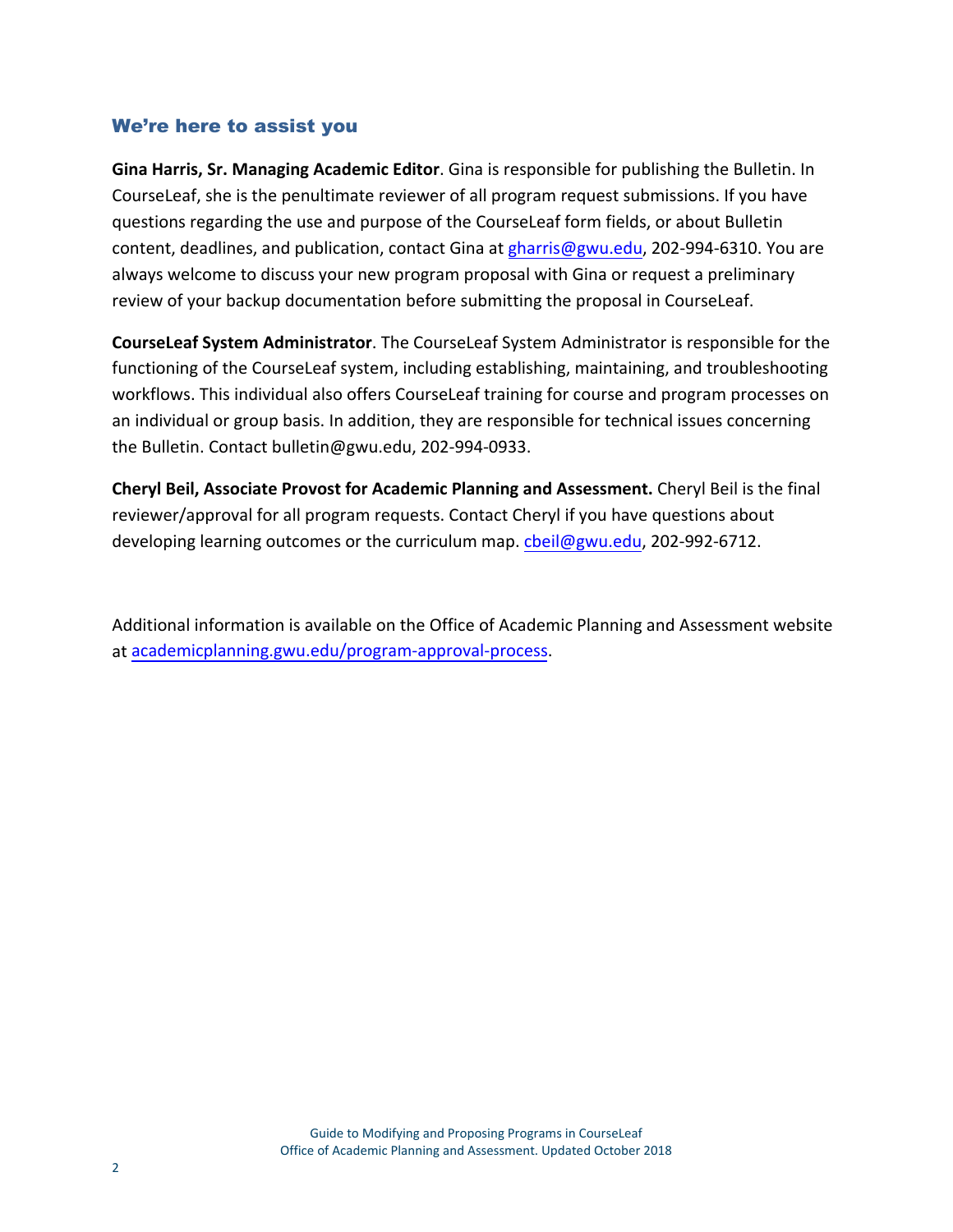## Accessing CourseLeaf

To begin the process of modifying, proposing, or deactivating a program, log into the CourseLeaf Program Management (PM) system at [next.bulletin.gwu.edu/programadmin](https://next.bulletin.gwu.edu/programadmin/) using your NetID and password. If you do not already have access, contact Ethan Brown for assistance.

## CourseLeaf user roles and the workflow

A program request submission requires an initiator to complete the form and submit it into the workflow. Initiators often are departmental administrators but may be the department chair or other individual. The request initiator does not automatically have a role in the workflow itself.

The workflow is the review and approval route for a program change request or new program proposal. Workflows are established and maintained at the department's request by Ethan Brown, CourseLeaf System Administrator, ewbrown@gwu.edu. Workflows can be customized at the request of the school or program, but a typical workflow includes the Department Chair, Senior Associate Dean, Graduate Enrollment Management (for graduate programs only), Academic Editor, and Associate Provost for Academic Planning and Assessment.

You can **preview the workflow** through which a course request will travel by selecting "Preview Workflow" from the search results screen.

After a course has been submitted into the workflow, you can **track its progress** in the "In Workflow" window. Completed steps appear in green, the current step is in orange.

More detailed information, including the name of the individual who approved the request at each step and on what date the request was approved, appears in the "Approval Path" window.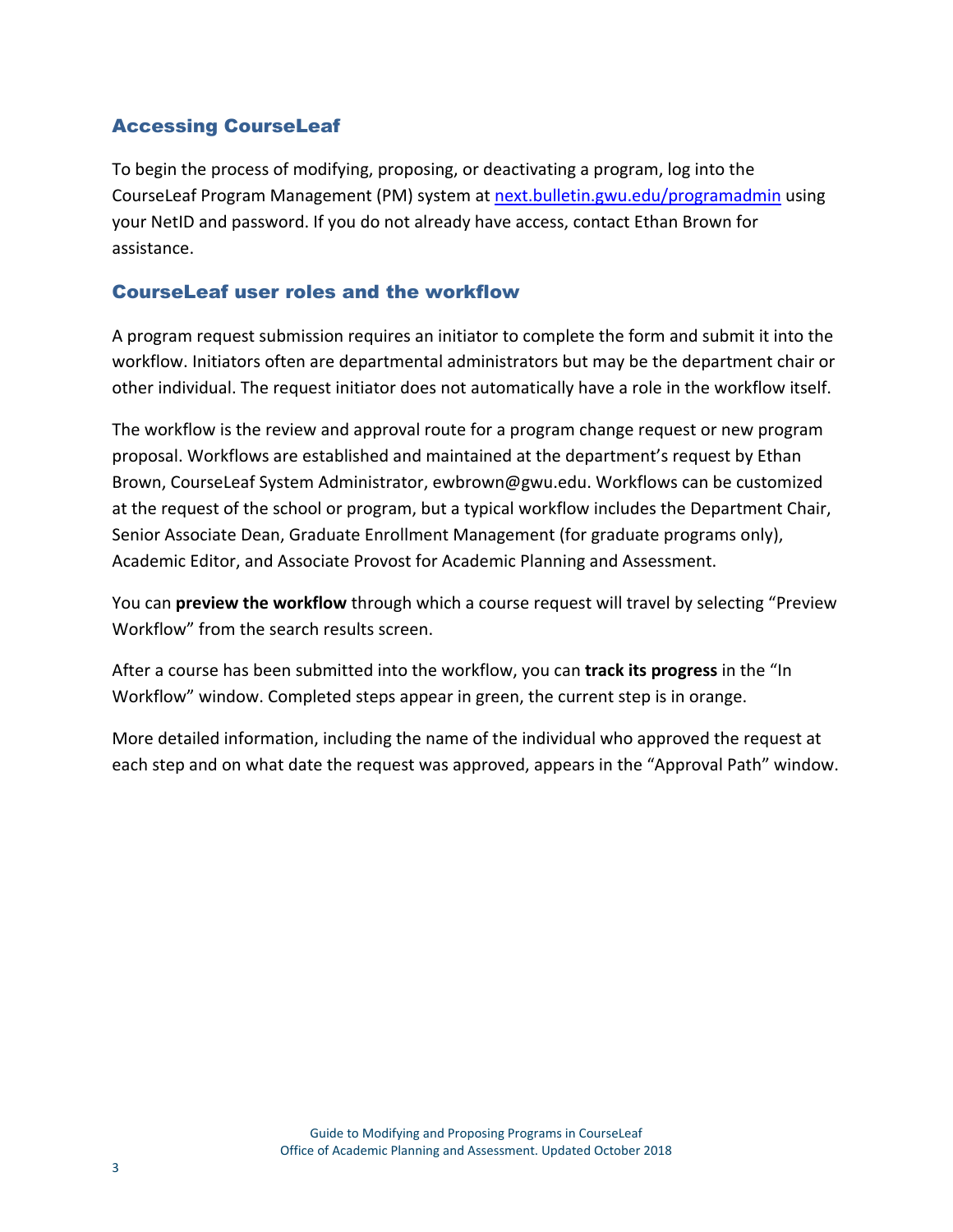## Proposing a new program

The CourseLeaf program form is designed so that only fields that are relevant to specific proposal. For example, if a program is at the undergraduate level, only Concentration, Major, and Minor appear as options for "Type of program."

#### Completing the form

The following information covers the basics of what CourseLeaf users need to know in order to propose a new program. If you have questions that are not answered here, contact Ethan Brown or Gina Harris for assistance.

#### **Fields**

- **Brief summary of action requested**: Include a brief description of the proposal, including the department/school's reason for the proposal.
- **In which Bulletin will this new program or program revision first appear?** New programs cannot be approved retroactively. Once the Bulletin has been published, new programs with a fall semester start date cannot be added for the current academic year. Programs with a spring semester start date in the current academic year may be proposed and will be added to the current online Bulletin if approved before the spring semester begins.
- **Level**. Select Undergraduate, Graduate, or Doctoral
- **Is this a dual program**? **Is this a joint program**?
	- $\circ$  For both types of combined programs, you will be prompted to select the School/college, Department, and program for the initiating program and the same for the associated program. The proposal will go through both workflows at the relevant levels.
	- o For multi-level programs, i.e., undergraduate/graduate, the "Area of study" is selected from undergraduate program options.
		- For more detailed information on proposing joint/dual programs, see page 7.
- **School/college initiating request**
- **Department**
- **Type of program**
	- o If Level is Undergraduate, options are Certificate\*, Degree, or Minor
	- o If Level is Graduate, options are Certificate\* and Degree
	- o If Level is Doctoral, option is Degree

\***Special considerations for Title IV eligibility for certificates**: if Certificate is selected as type of program, you will be prompted to indicate the type of certificate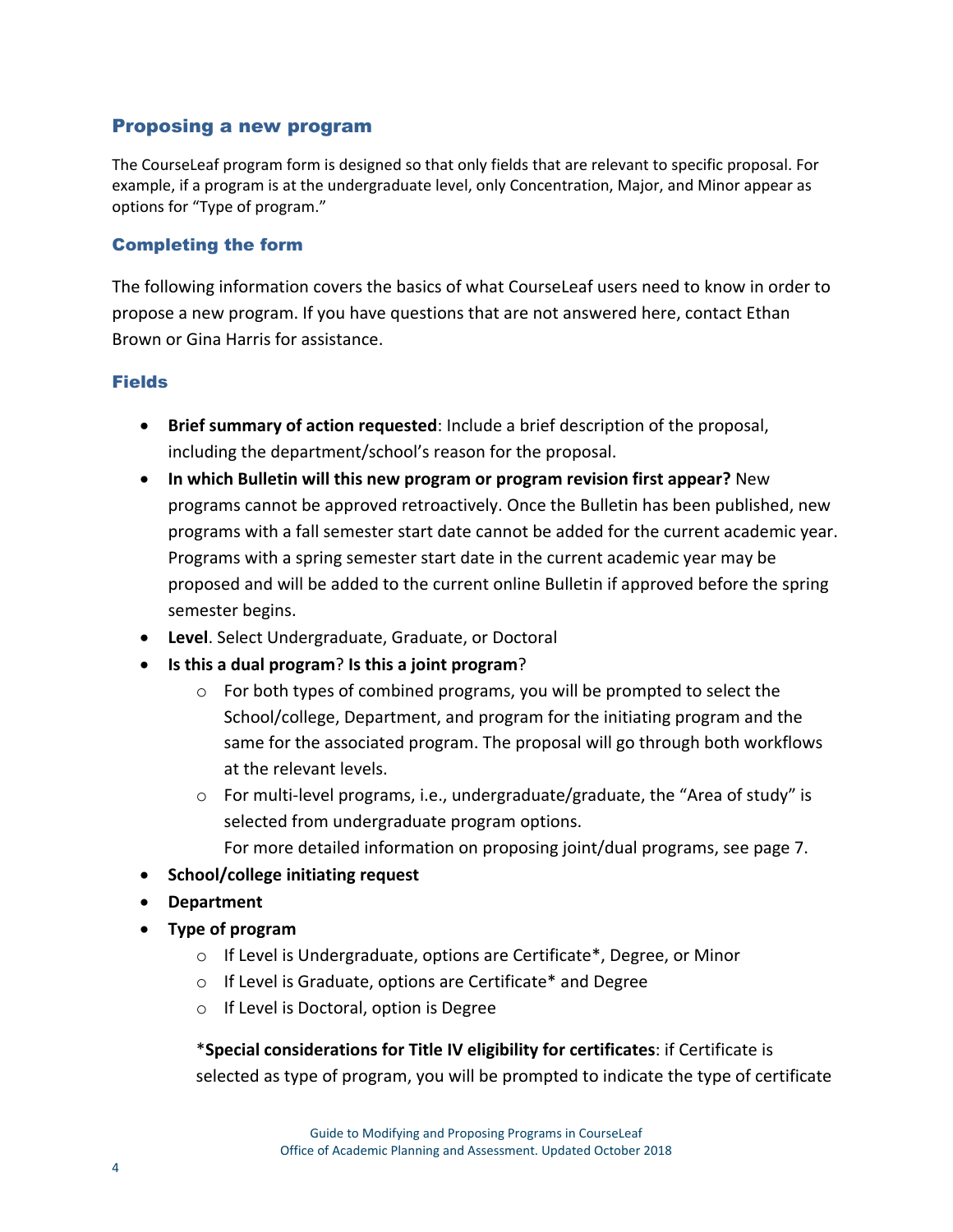and whether the program is seeking Title IV approval**.** It is important to note that the Title IV review process can take up to 90 days, and requests are submitted to the federal government only twice a year, in January and July.

- **Area of study**
	- o If Level is Undergraduate, options are Concentration or Major
	- o If Level is Graduate or Doctoral, options are Concentration or Field
- **Title of program**. Enter only the name of the Field, Major, Minor, or Concentration. Do not include the type of degree. For example, enter "History," not "Master of Arts (or MA) in History."
- **Program code**. This is separate from the Banner code, which is assigned by the Office of the Registrar. The Program code is used in CourseLeaf only and will be assigned by the Academic Editor.
- **CIP code**. The Classification of Instructional Programs (CIP) code is a taxonomic system that supports the accurate tracking and reporting of fields of study and program completion activity. It was originally developed by the U.S. Department of Education's National Center for Education Statistics. All programs at GW are assigned a CIP code. Use the "Finder" to select the most appropriate CIP code for your program. If the search function does not return the results you seek, you may use a relevant "CIP code family," a two- or four-digit CIP code instead. The selected code will be reviewed and a final code assigned when the program is approved.

The Department of Homeland Security maintains a complete list of fields that fall within the regulatory definition of "STEM field." These degrees allow international students with F-! visas a 24-month STEM optional practical training extension (OP). For more information about eligibility see STEM CIP Code OPT [eligible list](https://www.ice.gov/sites/default/files/documents/Document/2016/stem-list.pdf) and the STEM CIP Code [list of eligible programs.](https://studyinthestates.dhs.gov/eligible-cip-codes-for-the-stem-opt-extension)

- **Is this degree currently offered at GW?**
	- o If "Yes" additional questions concerning the degree display.
- **Select degree**
	- o A drop-down menu opens with all degrees offered by GW, e.g., BA, MA, PhD.
- **Is this degree currently offered by the School?**
- o **Delivery mode.** Options include Exclusively classroom-based, Exclusively online, and a Combination of online and face-to-face (hybrid). If Exclusively classroom or Hybrid, you will be prompted to select all applicable campuses.
- **If this program requires courses offered in another department, which department(s**)? Enter a department in the open field. If there are additional departments, use the green + sign to add more.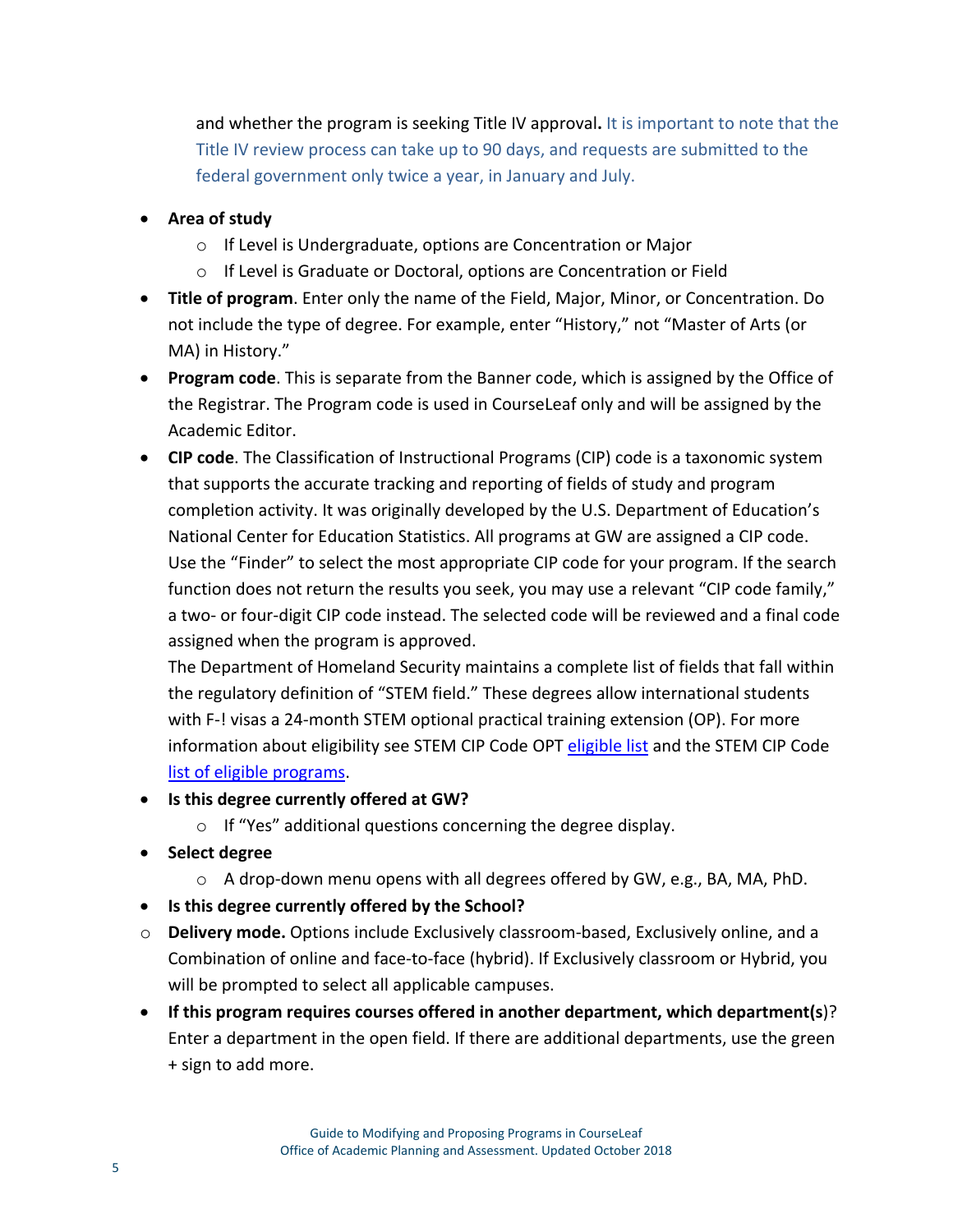**Bad link below. It seems to be to a document on my computer? I'm not sure where on our site it's supposed to go, i.e., can't find a 'setting learning goals' section.**

- **Admissions requirements**: List all requirements for admission to the program (e.g., course and degree prerequisites, standardized test scores, GPA requirements).
- **Learning outcomes and Curriculum map.** The Learning outcomes and Curriculum map functions are interrelated.
	- o **Learning outcomes**. You will be prompted to list three to five important learning outcomes of the program (i.e., what you expect students to know and be able to do upon completion of the program). See the Setting Learning Goals section of the assessment website at assessment.gwu.edu/setting-learning-goals for guidance.

**We don't explain anywhere that I can find on our site what explanation for and instructions for applying the terms in the key**

o **Curriculum map.** A curriculum map covering all **required** courses must be provided or updated in the following circumstances: (1) this is a new major or minor program, (2) this is an existing program and you are making changes to the required curriculum, or (3) this is an existing program but there is no map on file. Certificate programs require maps only if they are not associated with a degree program. Concentrations do not require maps. You may create a curriculum map directly on the CourseLeaf form, which includes step-by-step instructions.

Alternatively, you may attach the traditional curriculum map using the [mapping](https://assessment.gwu.edu/sites/g/files/zaxdzs2506/f/downloads/curriculum%20mapping%20worksheet_updated%20August%202019.pdf) [worksheet.](https://assessment.gwu.edu/sites/g/files/zaxdzs2506/f/downloads/curriculum%20mapping%20worksheet_updated%20August%202019.pdf)

- **Curriculum requirements for completion of program**. Include course and other requirements (practical, skills, language, examination, thesis/dissertation, etc.) that must be completed for the degree. For joint and dual programs, enter only a brief statement regarding the number of credits shared between programs. It is important to remember that the Bulletin is the University's contract with the student. Once a final Bulletin has been published before the start of the fall semester, the required curriculum cannot be changed until the following academic year. Elective course options may be added, but not deleted.
- **Bulletin page overview.** If this is not a CCAS or doctoral program, you will be prompted to provide a brief statement for the program's Bulletin "Overview" page. Refer to current school/department pages for format and the type of information to include. Once the program has been approved and has a web page on your school/department website, you may email the url to [bulletin@gwu.edu](mailto:bulletin@gwu.edu) so that it can be added to the Overview.
- **Total number of credits/Total major credits.** Enter total credits required for the program. For undergraduate programs, also enter total credits for the major.
- **Save Changes** or **Start workflow**. At the end of the form, save changes if you plan to return to do further work on your proposal, or submit the proposal into the workflow. If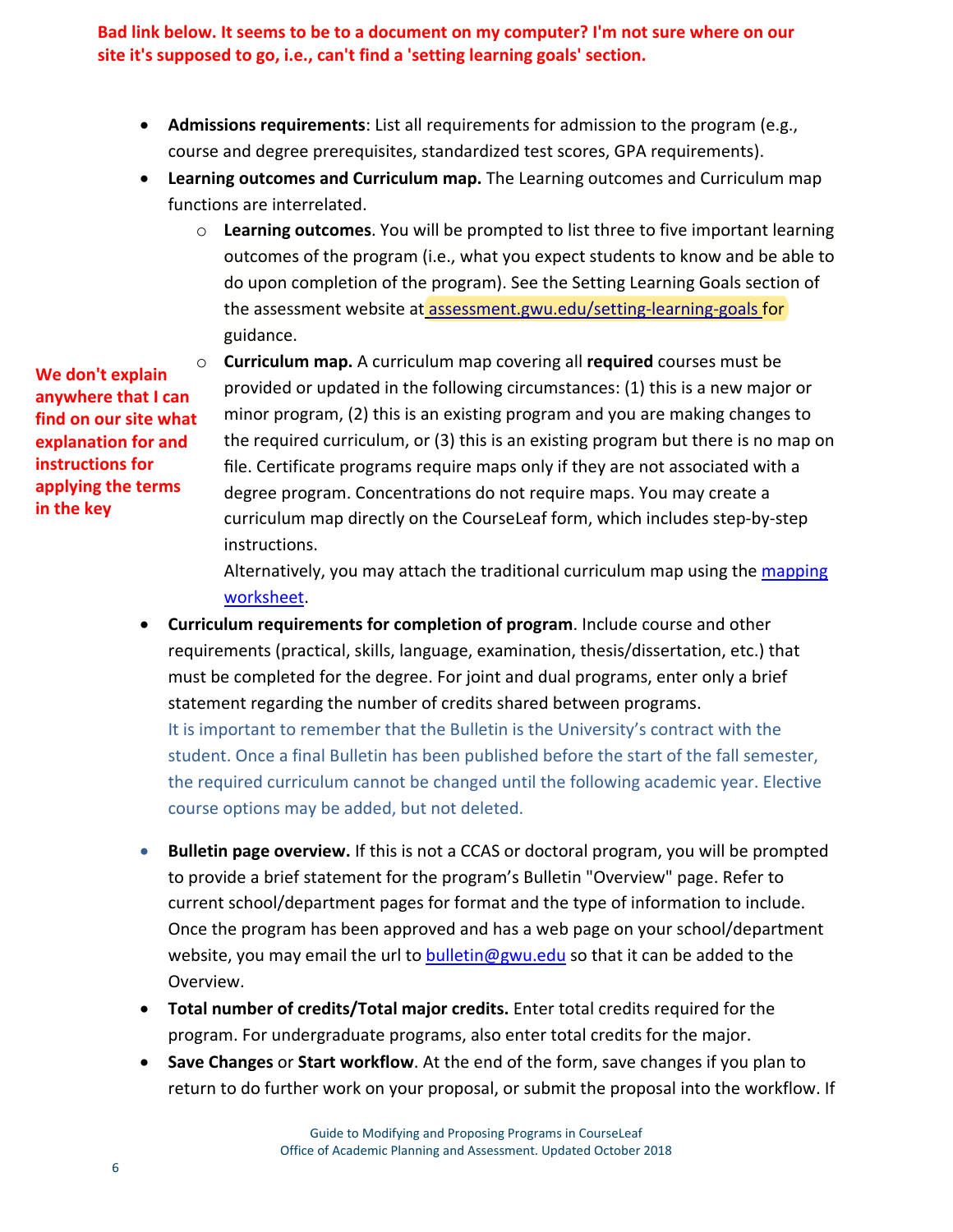you are the initiator, but are not a reviewer in the workflow, you will not be able to make further changes unless a reviewer rolls the proposal back out of the workflow.

## Proposing combined programs: joint and dual degrees

**Joint degrees** are pursued and conferred simultaneously. The arrangement between two schools or departments allows for a certain number of credits to be double counted, as determined by each school. For each joint degree there is an administrative 'owner,' which is the initiator of the program request. Both schools/departments will be included in the workflow for review.

**Dual degrees** may be pursued and degrees/certificates conferred simultaneously or sequentially, with a specific number of credits being double counted between the two programs. For example, two schools/departments may agree that an undergraduate student may take 9 credits in graduate coursework as part of their program. The same 9 credits are applied toward the graduate program upon matriculation.

For both joint and dual degree programs, all requirements for both degrees must be fulfilled; for that reason, it is not necessary to provide detailed curriculum information in the Curriculum Requirements field on the CourseLeaf form. Enter a brief summary statement regarding the shared aspects of the program, including the number of double-counted credits and, if relevant, specific courses to be taken for those credits.

## Modifying an existing program

**Before you begin, please note the following:** Some aspects of a program cannot be changed, in which case a new program must be proposed. For existing programs, you will **not** be able to change the following:

- Type of Program
- Area of Study
- Degree
- Title of Program. This includes any change to the program title, no matter how minor.

If you wish to modify any of the above fields, you must do so by proposing a new program. To save time, use the "Propose new from existing program" feature at top right of the form to duplicate the information on the current form.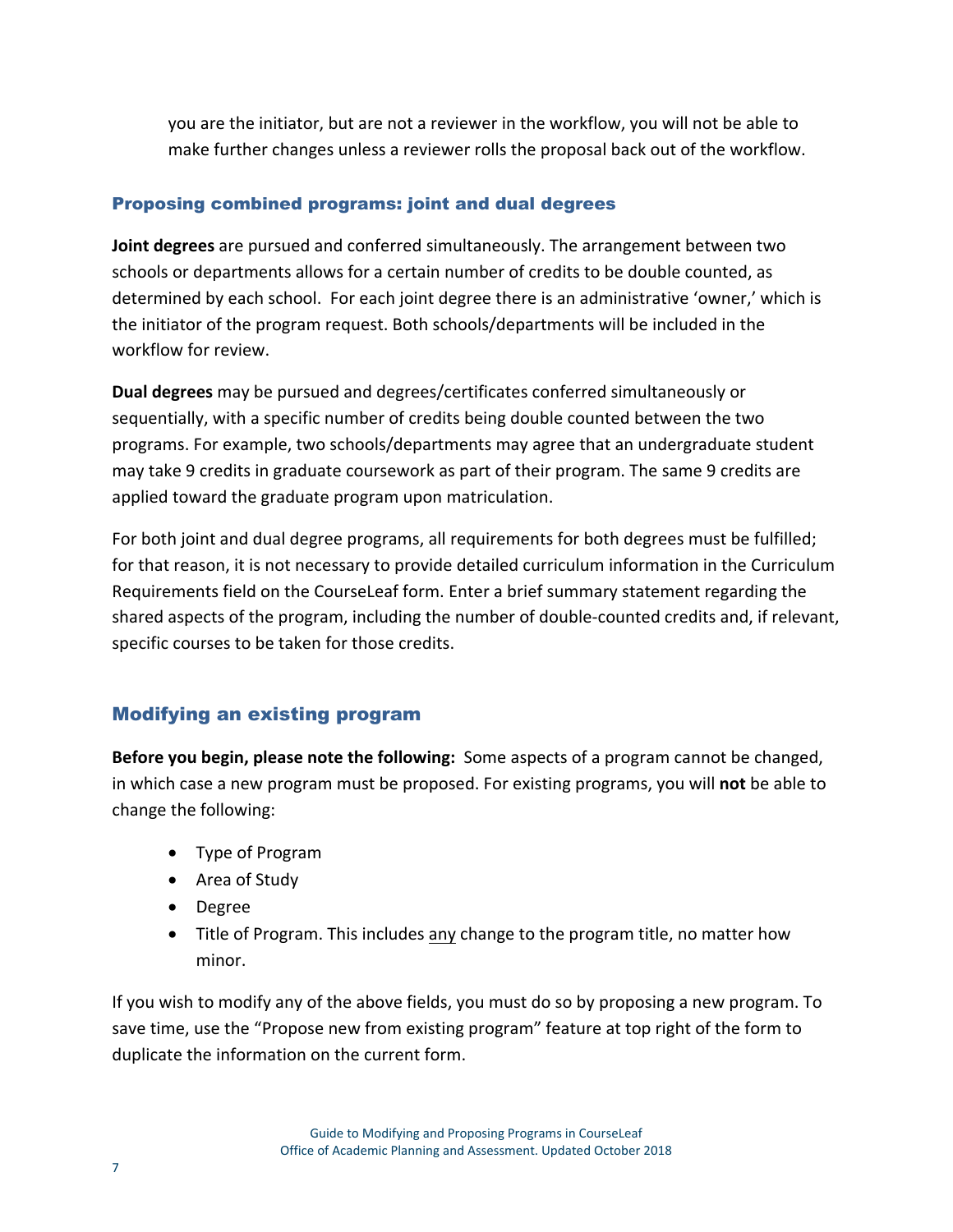#### Searching for an existing program

- In the search field, enter one of the following:
	- o Program code (the code assigned within the CourseLeaf system, not the Banner code).
	- o A single word from the program title between asterisks. (Using the entire program title often yields poor results.)
- Click the green "Search" button
- Select your program. The pre-populated program form will open.

#### General notes regarding completing required fields for existing programs

Before you begin, please see "Fields" under "Proposing a new program," above, to familiarize yourself with the form fields.

#### Searching for program history

Each time a change is approved in CourseLeaf, a new record is created showing all requested changes in red/green markup on the previous record. You can search for such records by clicking in the "History" check box next to the search window:

| <b>BIAN-BS</b>      |                                | <b>Search</b><br><b>▽ History</b> | $-OR -$<br><b>Propose New Program</b> |                 | Quick Searches<br>$\checkmark$ |
|---------------------|--------------------------------|-----------------------------------|---------------------------------------|-----------------|--------------------------------|
| <b>Program code</b> | <b>Program name</b>            |                                   | <b>Department</b>                     | <b>Workflow</b> | <b>Status</b>                  |
| <b>BIAN-BS</b>      | <b>Biological Anthropology</b> |                                   | Anthropology                          | 07/20/15        | history                        |
| <b>BIAN-BS</b>      | <b>Biological Anthropology</b> |                                   | Anthropology                          | 07/27/15        | history                        |
| <b>BIAN-BS</b>      | <b>Biological Anthropology</b> |                                   | Anthropology                          | 05/05/16        | history                        |
| <b>BIAN-BS</b>      | <b>Biological Anthropology</b> |                                   | Anthropology                          | 07/15/16        | history                        |
| <b>BIAN-BS</b>      | <b>Biological Anthropology</b> |                                   | Anthropology                          | 04/27/17        | history                        |

Each iteration of the program may be viewed in the History section of the form by clicking on the date of the appropriate record in the search result or in the "History" box in the right-hand column on the form. Individual records also can be parsed out on separate lines in the search window by entering the program code in the search bar, as shown above.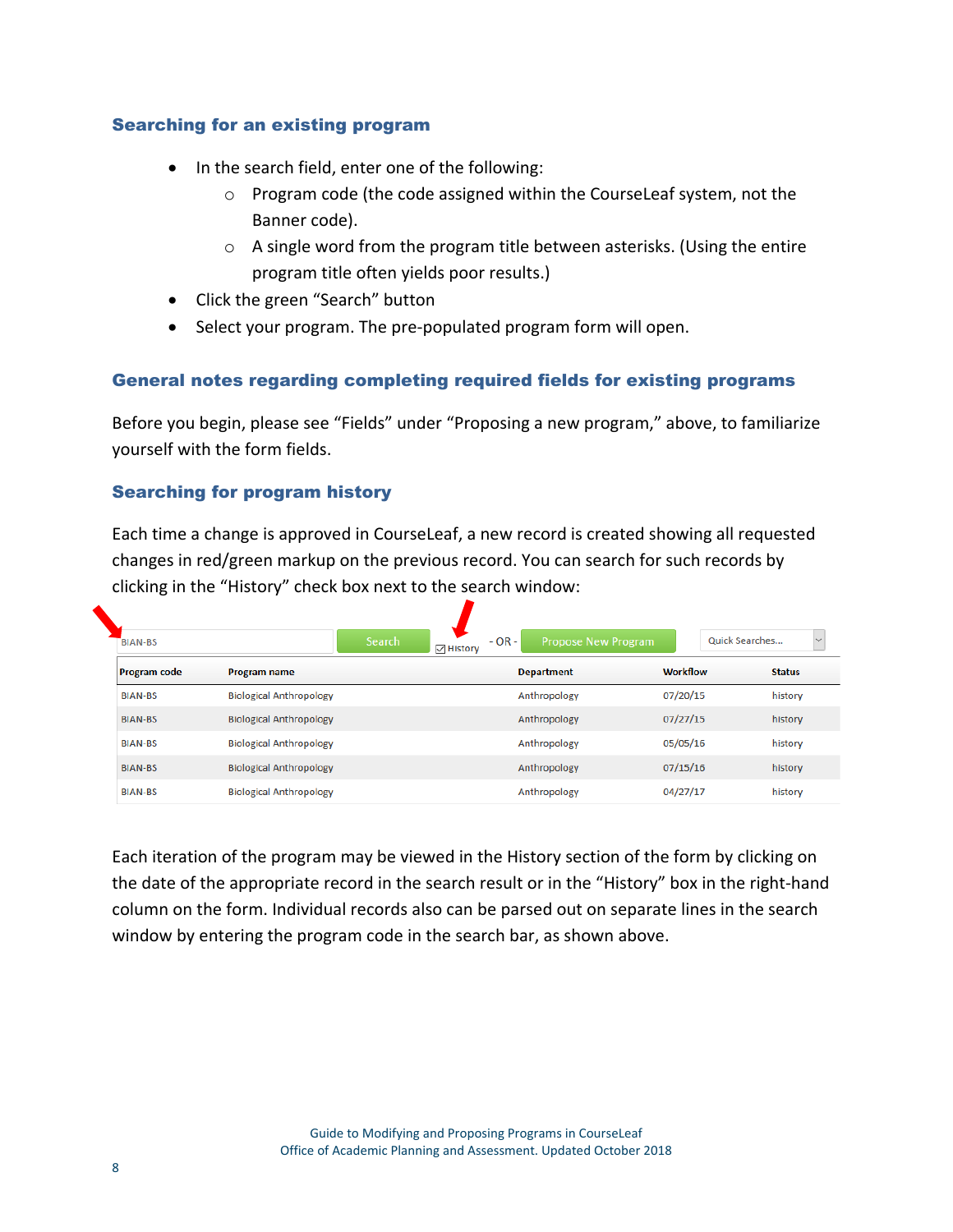## Tracking workflow progress

Prior to submission, you can preview the workflow by selecting "Preview Workflow" on the CourseLeaf form. This will display a list of the reviewer/approvers as well as those offices or individuals who will receive FYI notifications.

| Help $\odot$<br><b>Program Management</b> |                                             |          |                         |  |  |
|-------------------------------------------|---------------------------------------------|----------|-------------------------|--|--|
|                                           | Search, edit, add, and deactivate Programs. |          | Quick Searches<br>▼     |  |  |
|                                           | Propose New Program<br>$- OR -$<br>Search   |          |                         |  |  |
| <b>Program Code</b>                       | <b>Title</b>                                | Workflow | <b>Status</b>           |  |  |
| AH-MINOR                                  | Art History                                 |          | ٠                       |  |  |
| AHFA-BA                                   | Art History and Fine Arts                   |          |                         |  |  |
| AHLC-MINOR                                | Arabic and Hebrew Languages and Cultures    |          |                         |  |  |
| <b>AMST-BA</b>                            | <b>American Studies</b>                     |          |                         |  |  |
| AMST-MA                                   | <b>American Studies</b>                     |          |                         |  |  |
| AMST-MINOR                                | <b>American Studies</b>                     |          |                         |  |  |
| AMST-PHD                                  | <b>American Studies</b>                     |          | $\sim$                  |  |  |
| <b>Deactivate Program</b>                 |                                             |          | <b>Edit Program</b>     |  |  |
| Last edit: 10/14/14 5:21 pm               | Viewing: AMST-BA : American Studies         |          | <b>Preview Workflow</b> |  |  |

Once a proposal has been submitted, you can determine its current location in the "In Workflow" box. Completed steps are green, the current step is in orange.

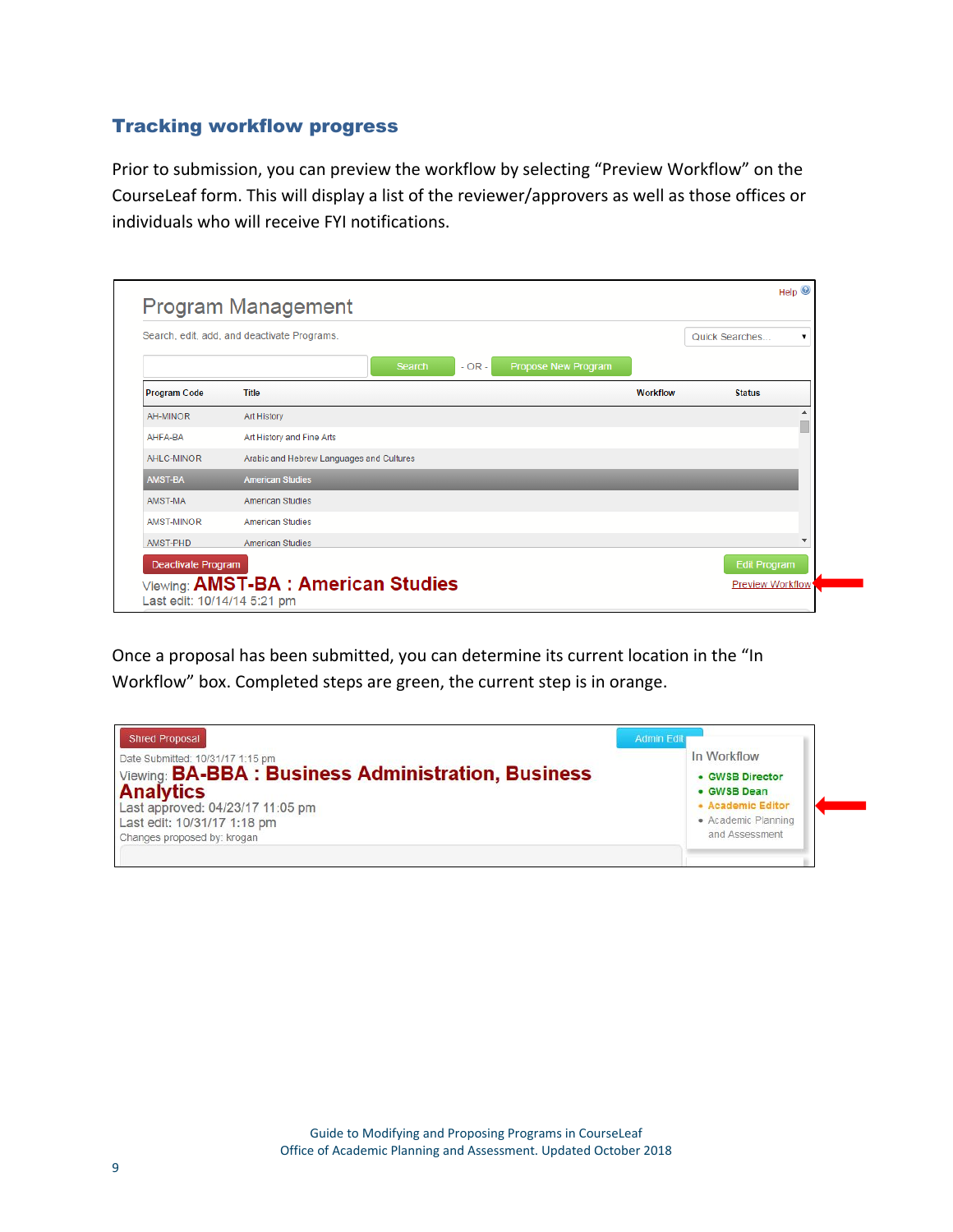## Information for program reviewers/approvers

Only a member of the workflow review, edit, roll back, or approve a program submission once it has been submitted into the workflow. Workflow members can view a list of all submissions at their step at any time (program and course proposals/change requests) at [next.bulletin.gwu.edu/courseleaf/approve.](https://next.bulletin.gwu.edu/courseleaf/approve/) Users log in with their GW Net ID and password.

When a program request first arrives at the reviewer's step, they will receive an email from "Bulletin Editor" alerting them to the fact that they have a pending program request for review.

The reviewer should:

- Click the link in the system generated email notification.
- Log into the system using their GW Net ID and password.
- Select the appropriate role from the "Your Role" drop down menu. (Note that a role only appears on the list if there are courses or programs at that workflow step.)



• On the "Pages Pending Approval" page is a list of all programs and courses awaiting review. Select the relevant program.

If reviewing a change request, all changes appear in red (deletion) and green (addition). To view the edited curriculum without these markings, click on the blue "Edit" button (see below).

|                  | <b>Curricular Requirements for Completion of Program</b> |          |
|------------------|----------------------------------------------------------|----------|
| Field            |                                                          | $\wedge$ |
| <b>DNSC 3401</b> | Introduction to Business Analytics                       |          |
| <b>DNSC 3402</b> | Data Mining                                              |          |
| <b>DNSC 3403</b> | <b>Decision Models</b>                                   |          |
| <b>DNSC 4211</b> | <b>Programming for Analytics</b>                         |          |
| <b>DNSC 4279</b> | <b>Data Mining</b>                                       |          |

Guide to Modifying and Proposing Programs in CourseLeaf Office of Academic Planning and Assessment. Updated October 2018